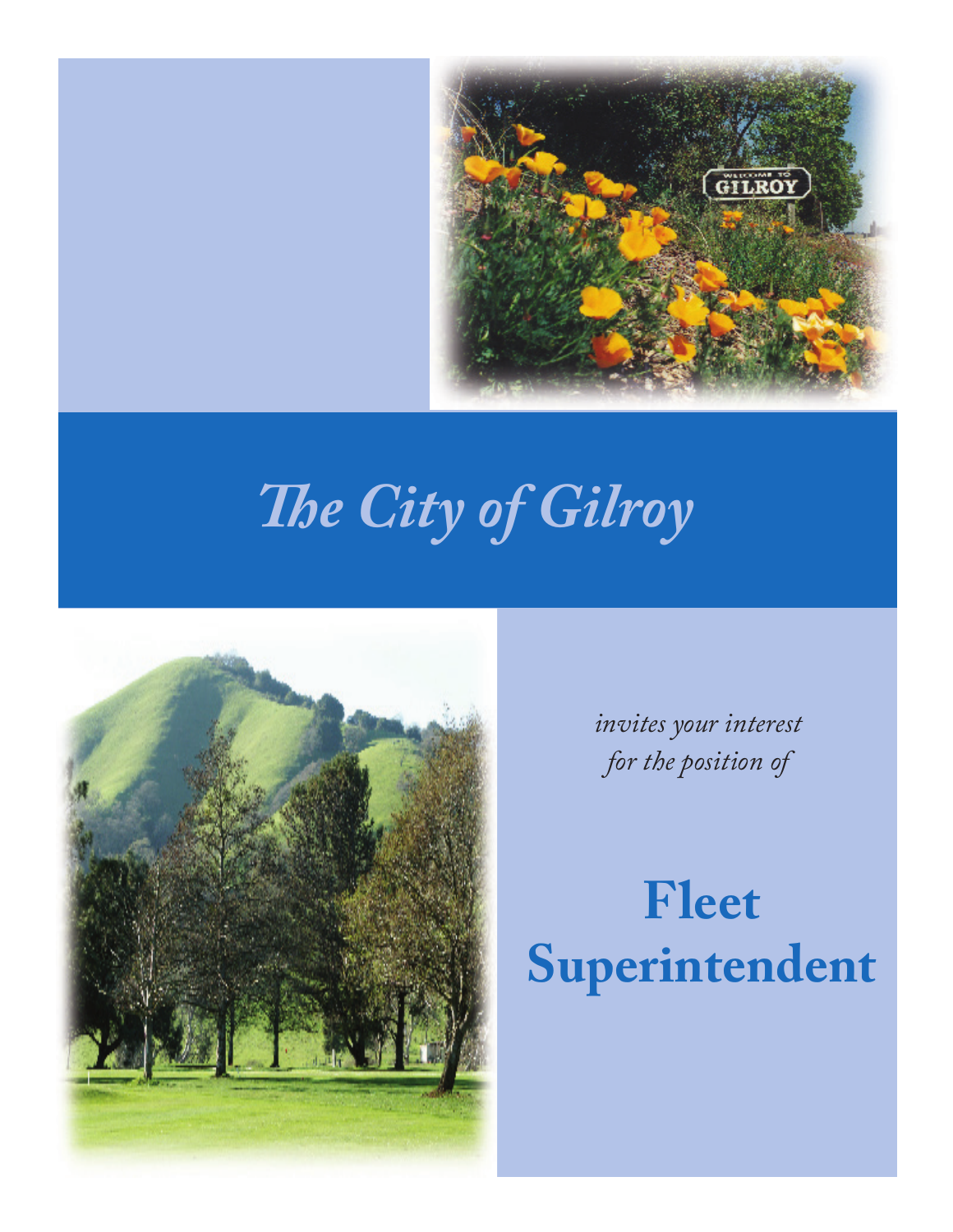### **The City of Gilroy**

The City of Gilroy is ideally situated in south Santa Clara County, 28 miles south of San Jose and 15 miles east of the Pacific Coastline. Gilroy has emerged as a thriving city of almost 60,000 residents, with a healthy economic base consisting of food processing, wine production and retail shopping outlets. Gilroy's economy is diversified into nonagricultural commercial and industrial activities such as light manufacturing, wholesale operations, automobile sales, and large retail centers. The world-famous Silicon Valley, one of the world's most enterprising and technologically advanced metropolitan areas, is located within a 1/2-hour drive north of the city.

Gilroy is best known as the "Garlic Capital of the World." But the City is also known for its peaceful residential environment, its award-winning parks, golf course and recreation programs, and for its "urban forest." The Gilroy community has a remarkable spirit of volunteerism, which has contributed to the city being world renowned for its most famous product, garlic.

A variety of outstanding community facilities and resources have placed Gilroy high in recent surveys, which have attempted to measure the quality of life in Bay Area cities. The St. Louise Regional Hospital provides excellent care. The Gilroy library provides 50,000 square feet of state-of-the-art library services. Gavilan Community College is known for the beauty of its campus, set in the foothills that surround the city. Downtown, new vitality and a healthy respect for history make for a lively and interesting town center. Mature neighborhoods blend with newer homes to create an ambient atmosphere for residential areas, served by nearby schools, parks and churches, and just the right combination of rural



and suburban amenities. Nestled between the Diablo and Santa Cruz mountains in the Santa Clara Valley, Gilroy residents enjoy mild temperatures, while missing most of the coastal fog. A state climatology report says up to 70 percent of Gilroy's days are sunny. Gilroy's central location, healthy economy, bucolic charm, and a positive quality of life make it an excellent place to live, play and work.

# **City Government**

The City of Gilroy is a full-service charter city operating under a Council/Administrator form of government. The Gilroy City Council is made up of seven members with four-year terms, including a separately elected mayor, who can serve any number of terms. The Mayor and Council appoint the City Administrator and the City Clerk.

The City operates on a biennial budget with a FY 2022 General Fund of almost \$56 million and an all-funds budget of over \$174 million. An approved FTE staff of 258 employees supports city operations. Gilroy takes great pride in meeting or exceeding its General Fund reserve target of 25% of the annual General Fund.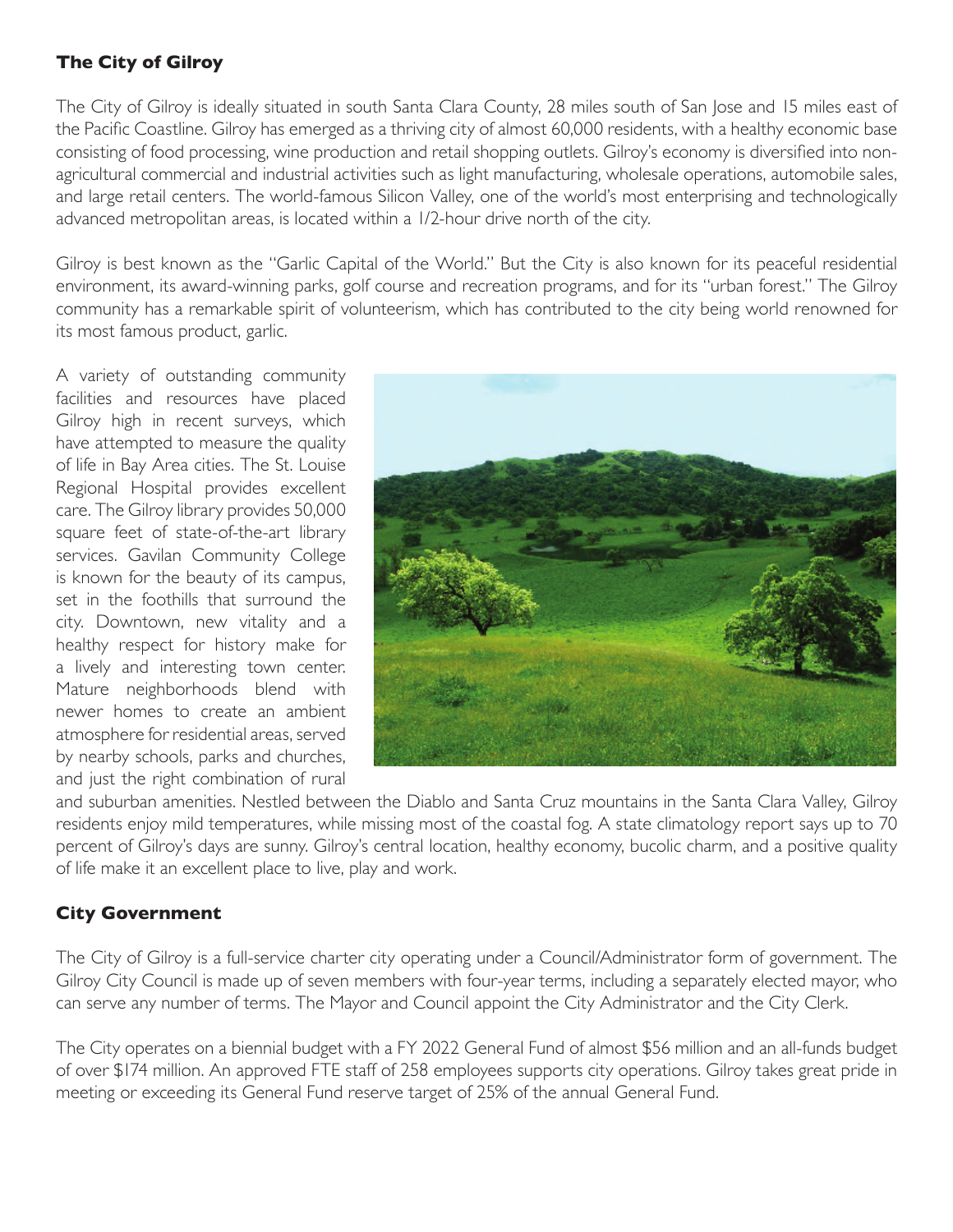#### **The Position and Ideal Candidate**

The Fleet Superintendent reports to the Administrative Services Director and manages the activities within the Fleet Division for the city. This includes all new vehicle purchasing, vehicle maintenance, vehicle disposal, and management for a staff of three mechanics. Vehicle mechanic and equipment services are handled by both city personnel and contractors and supports the entire array of equipment utilized by city operations such as public safety (fire and police equipment and maintenance), public works (field



equipment and trucks) and administration (automobiles and trucks).

A key aspect of this role relates to the overall administration for fleet services. This involves management and supervision of staff, coordination of the software system utilized to track vehicles/equipment, work orders, time and materials, and periodic "charge-back" reports, development and administration of the five-year operating budget, 20-year capital improvement budget and ongoing monitoring of expenses. There are numerous reporting/tracking requirements for the city and state, and this position will also coordinate with other city work units in vehicle/ equipment procurement and coordination of related projects.

The ideal candidate will provide strong administration skills combined with a hands-on orientation and ability to perform the various mechanical and electrical duties associated with repairing and maintaining vehicles and heavy equipment. In the procurement of equipment, the desire is for experience with police vehicles, fire equipment



purchasing and leasing, and a wide variety of public works equipment such as pickup trucks, vactor trucks, water tenders, turf tractors and other road/ construction equipment.

This position will require any combination of education and experience equal to an AA degree in automotive technology, automotive/equipment maintenance or a related field and six or more years of recent fleet and equipment and maintenance/repair experience, including two or more years of supervisory experience as a lead worker or higher. Current ASE or equivalent certifications are highly desired as is bilingual (English/ Spanish) capabilities.